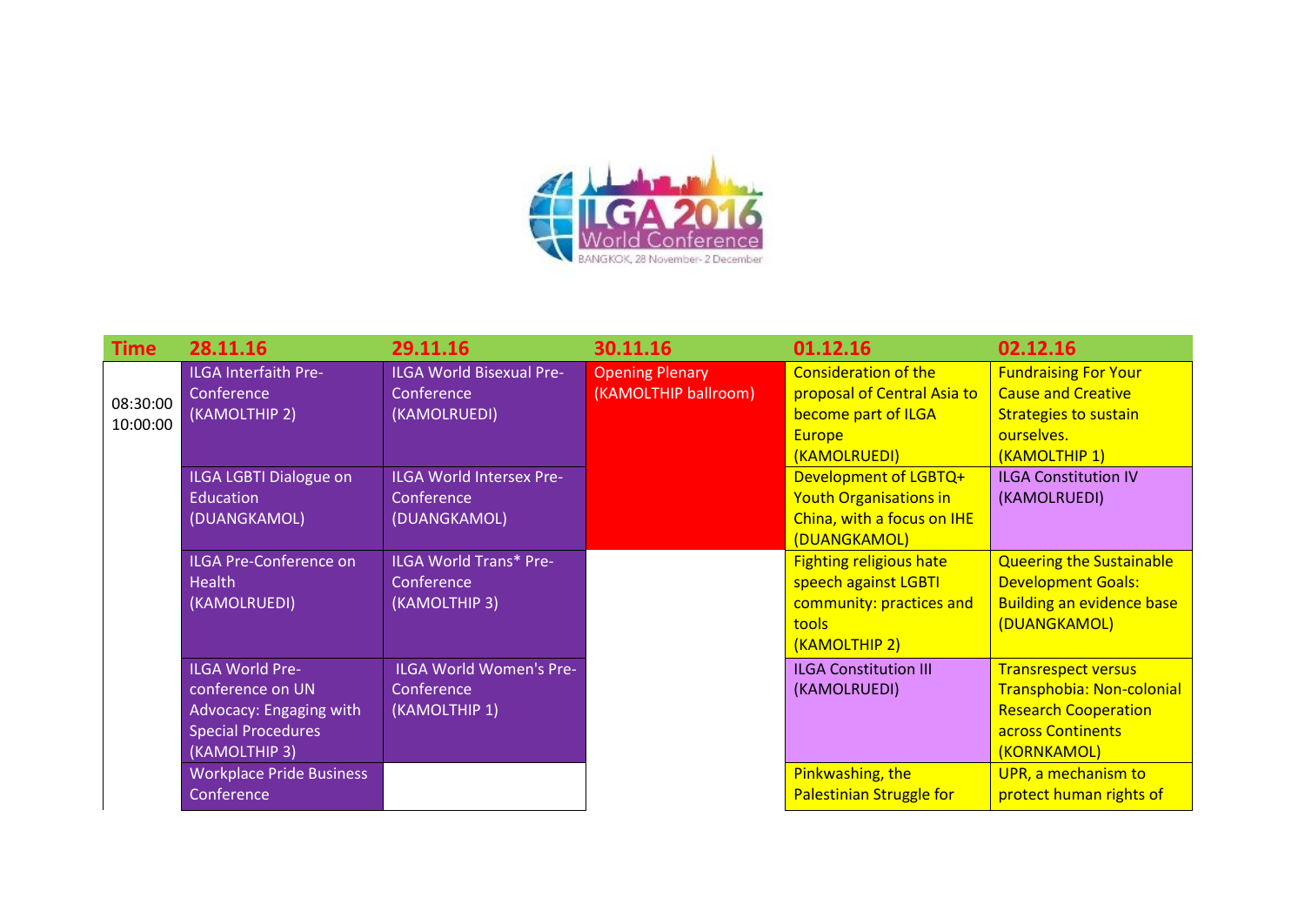| Time                 | 28.11.16                                                                                                                        | 29.11.16                                                                                                                                                                     | 30.11.16                                                                                                                                               | 01.12.16                                                                                                                      | 02.12.16                                                                                                                                                                                                                       |
|----------------------|---------------------------------------------------------------------------------------------------------------------------------|------------------------------------------------------------------------------------------------------------------------------------------------------------------------------|--------------------------------------------------------------------------------------------------------------------------------------------------------|-------------------------------------------------------------------------------------------------------------------------------|--------------------------------------------------------------------------------------------------------------------------------------------------------------------------------------------------------------------------------|
|                      | (KAMOLTHIP 1)                                                                                                                   |                                                                                                                                                                              |                                                                                                                                                        | <b>Liberation and Global</b><br>Queer (KAMOLTHIP 1)                                                                           | LGBTI persons worldwide<br>(KAMOLTHIP 3)                                                                                                                                                                                       |
|                      |                                                                                                                                 |                                                                                                                                                                              |                                                                                                                                                        | The International<br><b>Classification of Diseases -</b><br>international and regional<br>trans perspectives<br>(KAMOLTHIP 3) | <b>Video Production in</b><br><b>Activism: Tips and</b><br><b>Techniques</b><br>(KAMOLTHIP 2)                                                                                                                                  |
| 10:00:00<br>10:30:00 | <b>Coffee Break</b>                                                                                                             | <b>Coffee Break</b>                                                                                                                                                          | <b>Coffee Break</b>                                                                                                                                    | <b>Coffee Break</b>                                                                                                           | <b>Coffee Break</b>                                                                                                                                                                                                            |
| 10:30:00<br>12:00:00 | <b>ILGA Interfaith Pre-</b><br>Conference<br>(KAMOLTHIP 2)<br><b>ILGA LGBTI Dialogue on</b><br><b>Education</b><br>(DUANGKAMOL) | <b>ILGA World Bisexual Pre-</b><br>Conference<br>(KAMOLRUEDI)<br>ILGA World Intersex Pre-<br>Conference<br>(DUANGKAMOL)<br>Note: closed session,<br>intersex people only (h. | <b>Rainbow Talks I</b><br>(KAMOLTHIP ballroom)<br><b>Reflections on Migration,</b><br>Humanitarianism, and the<br><b>Question of Queer</b><br>Refugees | The strategic value of<br>LGBTI-related data for<br>advocacy purposes<br>(KAMOLTHIP ballroom)                                 | <b>Climate Change versus</b><br><b>Human Rights for Pacific</b><br><b>LGBTIQ</b><br>(KAMOLRUEDI)<br>Desire of a baby: Scenario<br>of constrains to adapt a<br>new family member by<br>Hijra/Trangender mother<br>in Bangladesh |
|                      |                                                                                                                                 | $10:00 - 14:30$                                                                                                                                                              |                                                                                                                                                        |                                                                                                                               | (DUANGKAMOL)                                                                                                                                                                                                                   |
|                      | <b>ILGA Pre-Conference on</b><br><b>Health</b><br>(KAMOLRUEDI)                                                                  | <b>ILGA World Trans* Pre-</b><br><b>Conference</b><br>(KAMOLTHIP 3)                                                                                                          | Living Free & Equal: What<br>are States actually doing<br>to protect the rights of<br>lesbian, gay, bisexual,<br>transgender and intersex<br>people?   |                                                                                                                               | <b>Join Global Philanthropy</b><br>Project in an informative<br>session about grant<br>making<br>(KAMOLTHIP 3)                                                                                                                 |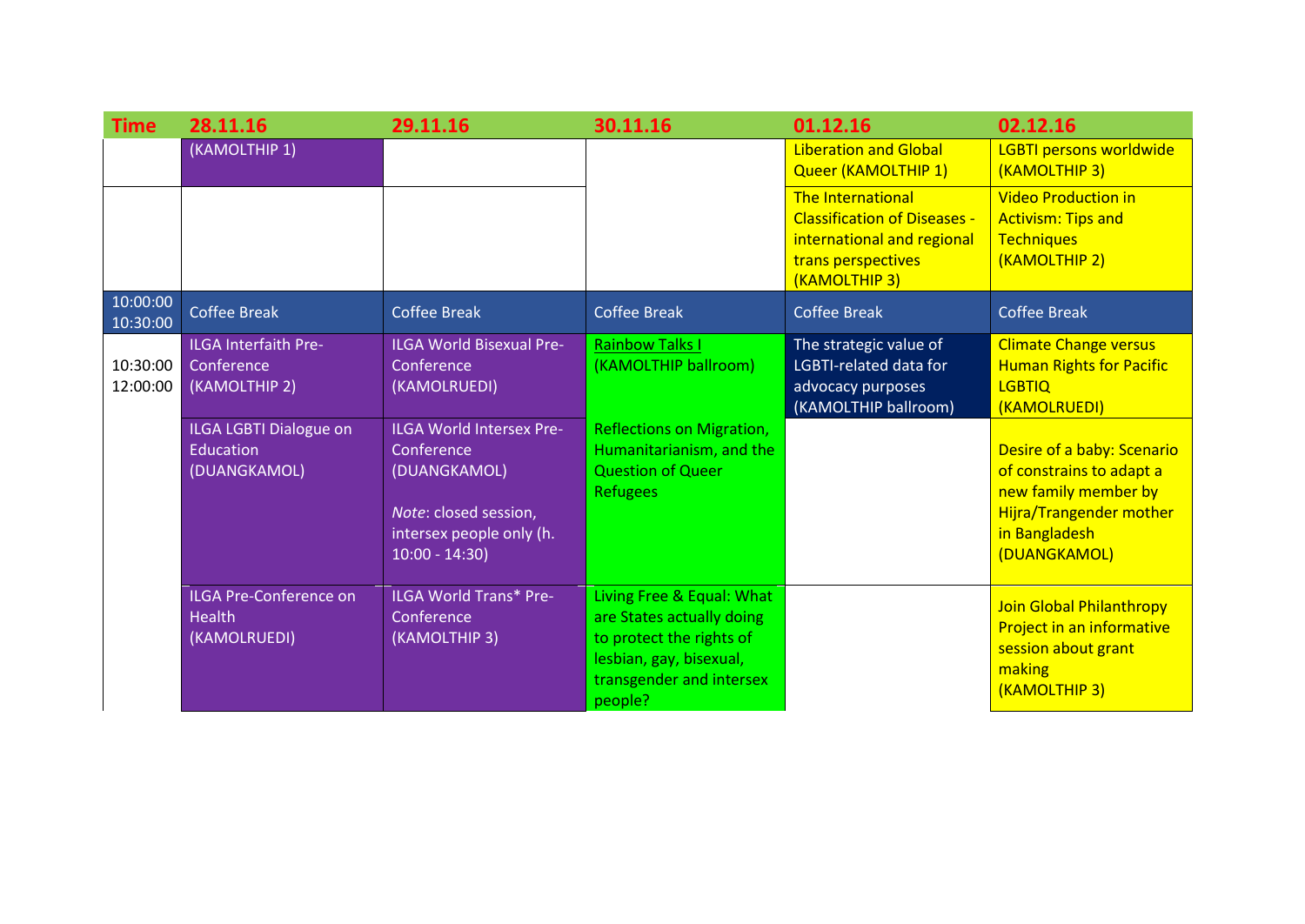| <b>Time</b>          | 28.11.16                                                                                                            | 29.11.16                                                      | 30.11.16                                                                                                    | 01.12.16                                                  | 02.12.16                                                                                                                             |
|----------------------|---------------------------------------------------------------------------------------------------------------------|---------------------------------------------------------------|-------------------------------------------------------------------------------------------------------------|-----------------------------------------------------------|--------------------------------------------------------------------------------------------------------------------------------------|
|                      | <b>ILGA World Pre-</b><br>conference on UN<br>Advocacy: Engaging with<br><b>Special Procedures</b><br>(KAMOLTHIP 3) | ILGA World Women's Pre-<br>Conference<br>(KAMOLTHIP 1)        | The UPR hold significant<br>promise for LGBTI<br>communities                                                |                                                           | <b>LBTI Women's voices at</b><br>the UN: strategic<br>approaches in the work of<br>the Treaty Bodies and<br>elsewhere<br>(KORNKAMOL) |
|                      | <b>Workplace Pride Business</b><br>Conference<br>(KAMOLTHIP 1)                                                      |                                                               | Investing in SOGI data<br>revolution and the Global<br><b>LGBTI Inclusion Index</b>                         |                                                           | <b>Media Rebels &amp;</b><br><b>Renegades: Talking</b><br><b>Control of Our Own</b><br><b>Images</b><br>(KAMOLTHIP 2)                |
|                      |                                                                                                                     |                                                               | <b>Enabling LGBTI people to</b><br>step out of poverty                                                      |                                                           | Performance art for<br>activists<br>(KAMOLTHIP 1)                                                                                    |
|                      |                                                                                                                     |                                                               | Give me a lever and I'll<br>move the world:<br><b>Resourcing intersex</b><br>activism                       |                                                           |                                                                                                                                      |
|                      |                                                                                                                     |                                                               | <b>Paying the Price: Sexual</b><br>Minorities and the<br><b>Economic Cost of Social</b><br><b>Exclusion</b> |                                                           |                                                                                                                                      |
| 12:00:00<br>13:00:00 | Lunch                                                                                                               | Lunch                                                         | Lunch                                                                                                       | Lunch                                                     | Lunch                                                                                                                                |
| 13:00:00<br>14:30:00 | <b>ILGA Interfaith Pre-</b><br>Conference<br>(KAMOLTHIP 2)                                                          | <b>ILGA World Bisexual Pre-</b><br>Conference<br>(KAMOLRUEDI) | <b>ILGA Constitution I</b><br>(KAMOLRUEDI)                                                                  | <b>Presentation of candidates</b><br>(KAMOLTHIP ballroom) | <b>Rainbow Talks III</b><br>(KAMOLTHIP ballroom)                                                                                     |
|                      | <b>ILGA LGBTI Dialogue on</b><br><b>Education</b><br>(DUANGKAMOL)                                                   | <b>ILGA World Intersex Pre-</b><br>Conference<br>(DUANGKAMOL) | <b>ILGA Finances</b><br>(KORNKAMOL)                                                                         |                                                           | <b>Better Dead then Queer?</b><br>Suicide & us                                                                                       |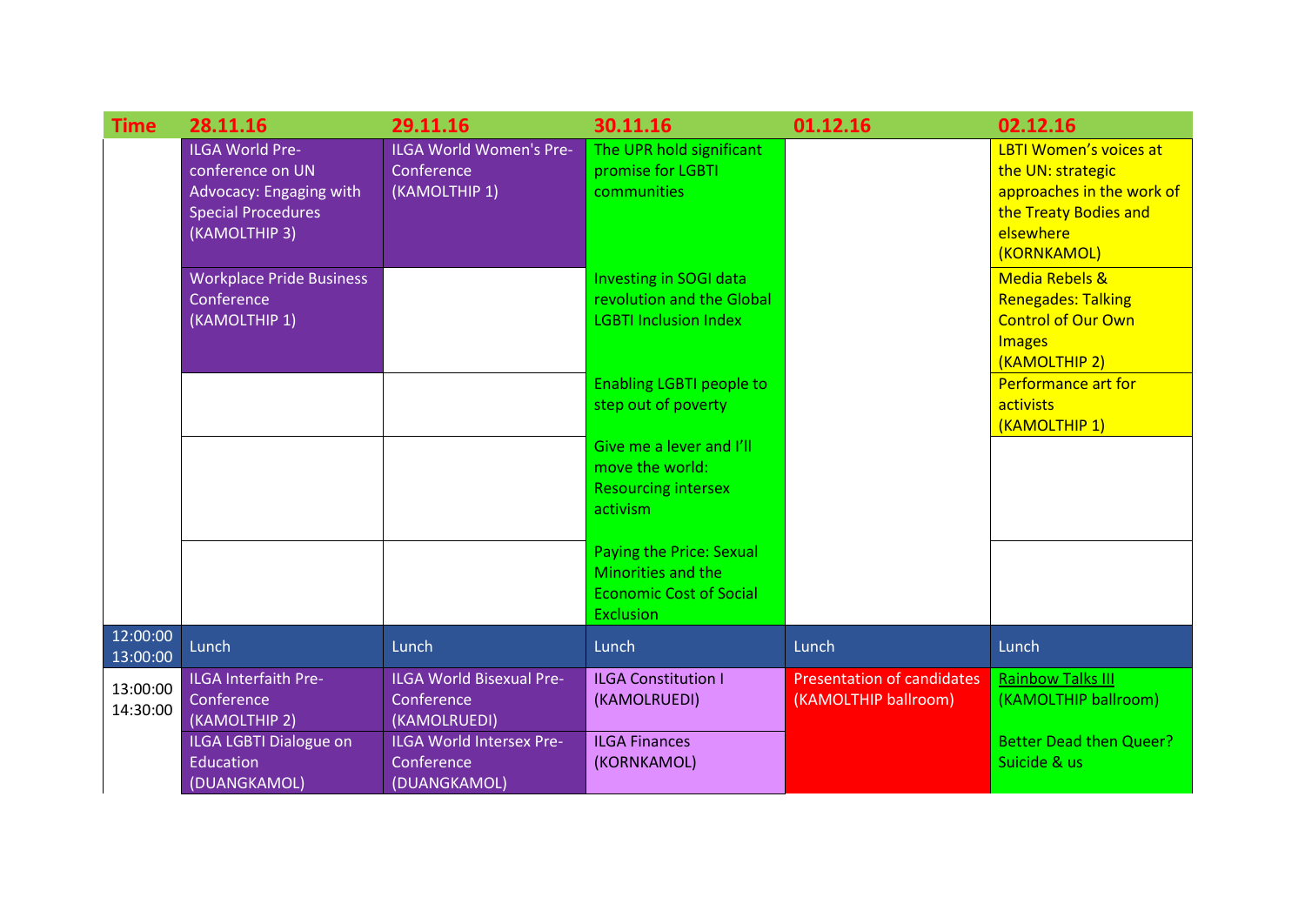| <b>Time</b> | 28.11.16                                                                                                            | 29.11.16                                                                                    | 30.11.16                                                                                                                  | 01.12.16 | 02.12.16                                                                  |
|-------------|---------------------------------------------------------------------------------------------------------------------|---------------------------------------------------------------------------------------------|---------------------------------------------------------------------------------------------------------------------------|----------|---------------------------------------------------------------------------|
|             |                                                                                                                     | Note: closed session,<br>intersex people only (h.<br>$10:00 - 14:30$                        |                                                                                                                           |          |                                                                           |
|             | <b>ILGA Pre-Conference on</b><br><b>Health</b><br>(KAMOLRUEDI)                                                      | <b>ILGA World Trans* Pre-</b><br>Conference<br>(KAMOLTHIP 3)<br>note: closed session: trans | <b>LBT Workshop on</b><br>Domestic Violence, Family<br><b>Violence &amp; Access to</b><br>Justice in Asia<br>(DUANGKAMOL) |          | Not queer enough                                                          |
|             |                                                                                                                     | and gender-diverse<br>identified people only (h.<br>$10:30 - 11:10$                         |                                                                                                                           |          |                                                                           |
|             | <b>ILGA World Pre-</b><br>conference on UN<br>Advocacy: Engaging with<br><b>Special Procedures</b><br>(KAMOLTHIP 3) | ILGA World Women's Pre-<br>Conference<br>(KAMOLTHIP 1)                                      | <b>Strategic Litigation in</b><br><b>Africa</b><br>(KAMOLTHIP 3)                                                          |          | New Research from the<br>Middle East, North Africa,<br>and the Gulf       |
|             | <b>Workplace Pride Business</b><br>Conference<br>(KAMOLTHIP 1)                                                      |                                                                                             | Tīwhanawhana - Using<br>Indigenous Knowledge to<br><b>Guide a National</b><br><b>Movement</b><br>(KAMOLTHIP 1)            |          | TrustLaw - Putting the<br>Law Behind Advocacy and<br><b>Social Change</b> |
|             |                                                                                                                     |                                                                                             | <b>Tools for creating an LGBT</b><br>movement more inclusive<br>of LGBT sex workers<br>(KAMOLTHIP 2)                      |          | <b>Trans Legal Mapping</b><br>Report                                      |
|             |                                                                                                                     |                                                                                             |                                                                                                                           |          | <b>International Fundraising</b><br>using Twitch and YouTube              |
|             |                                                                                                                     |                                                                                             |                                                                                                                           |          | If not Now, When?<br><b>Building Youth Activists</b>                      |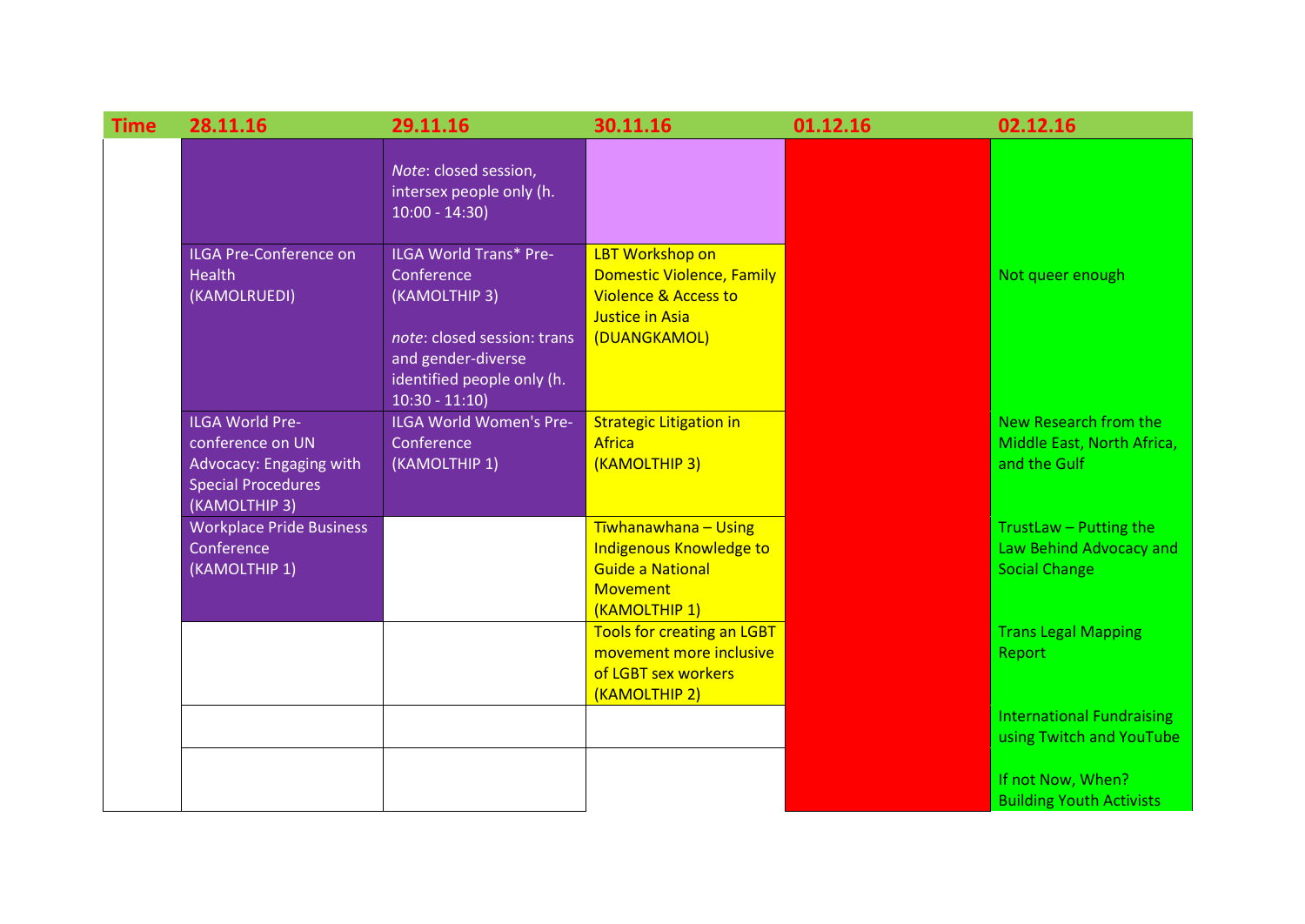| <b>Time</b>          | 28.11.16                                                                                                            | 29.11.16                                                                                                   | 30.11.16                                                                                              | 01.12.16                                                                                                                  | 02.12.16                                       |
|----------------------|---------------------------------------------------------------------------------------------------------------------|------------------------------------------------------------------------------------------------------------|-------------------------------------------------------------------------------------------------------|---------------------------------------------------------------------------------------------------------------------------|------------------------------------------------|
| 14:30:00<br>15:00:00 | <b>Coffee Break</b>                                                                                                 | <b>Coffee Break</b>                                                                                        | <b>Coffee Break</b>                                                                                   | <b>Coffee Break</b>                                                                                                       | <b>Coffee Break</b>                            |
| 15:00:00<br>16:30:00 | <b>ILGA Interfaith Pre-</b><br>Conference<br>(KAMOLTHIP 2)                                                          | <b>ILGA North America</b><br><b>Caucus</b><br>(KORNKAMOL)<br>note: ILGA members of<br>the same region only | <b>Funding for Lesbian,</b><br><b>Bisexual and Queer</b><br><b>Women's Organizing</b><br>(DUANGKAMOL) | <b>Rainbow Talks II</b><br>(KAMOLTHIP ballroom)                                                                           | <b>Closing Plenary</b><br>(KAMOLTHIP ballroom) |
|                      | <b>ILGA LGBTI Dialogue on</b><br>Education<br>(DUANGKAMOL)                                                          | <b>ILGA-Asia Caucus</b><br>(KAMOLTHIP 1)<br>note: ILGA members of<br>the same region only                  | <b>ILGA Constitution II</b><br>(KAMOLRUEDI)                                                           | Quietly working away $-$<br><b>UN Treaty Bodies &amp; LGBTI</b><br>rights                                                 |                                                |
|                      | <b>ILGA Pre-Conference on</b><br><b>Health</b><br>(KAMOLRUEDI)                                                      | <b>ILGA-Europe Caucus</b><br>(KAMOLTHIP 3)<br>note: ILGA members of<br>the same region only                | <b>Integrated Security</b><br>(KAMOLTHIP 1)                                                           | Don't leave out the $I$ – the<br>obligations of being<br><i>inclusive</i>                                                 |                                                |
|                      | <b>ILGA World Pre-</b><br>conference on UN<br>Advocacy: Engaging with<br><b>Special Procedures</b><br>(KAMOLTHIP 3) | <b>ILGA-Oceania Caucus</b><br>(DUANGKAMOL)<br>note: ILGA members of<br>the same region only                | Q&A with UN SOGI<br>Independent Expert, Vitit<br>Muntarbhorn<br>(KAMOLTHIP 3)                         | The Yogyakarta Principles<br>- Five things every activist<br>should know about their<br>impact over the last ten<br>years |                                                |
|                      | <b>Workplace Pride Business</b><br>Conference<br>(KAMOLTHIP 1)                                                      | <b>ILGALAC Caucus</b><br>(KAMOLRUEDI)<br>note: ILGA members of<br>the same region only                     | <b>Shrinking space for LGBTI</b><br>human rights defenders<br>(KORNKAMOL)                             | Achieving 2030: Putting<br><b>Adolescents and Youth at</b><br>the Heart of the HIV<br>response                            |                                                |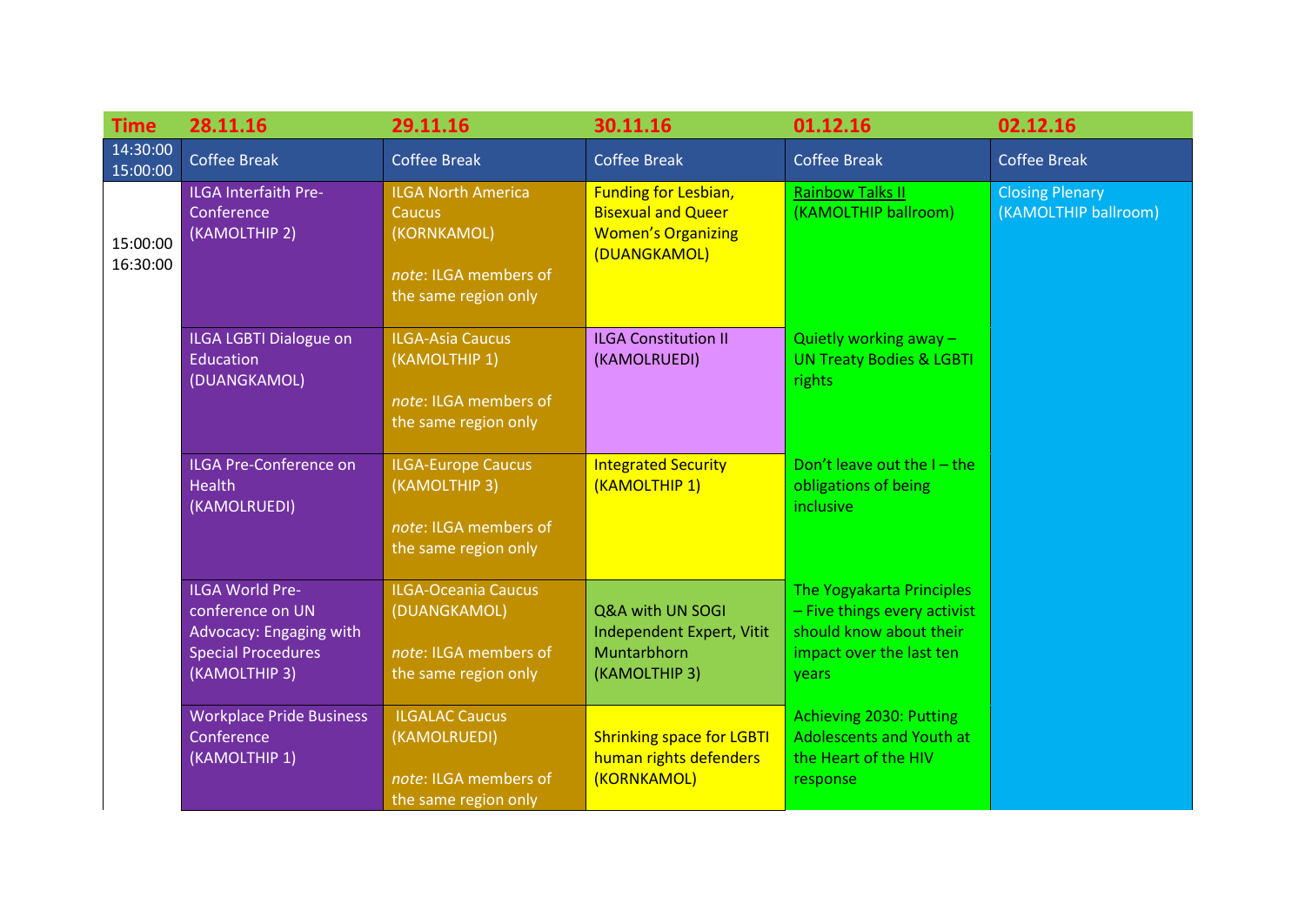| Time                 | 28.11.16                                                                | 29.11.16                                                                            | 30.11.16                                                                                          | 01.12.16                                                                                                          | 02.12.16                                          |
|----------------------|-------------------------------------------------------------------------|-------------------------------------------------------------------------------------|---------------------------------------------------------------------------------------------------|-------------------------------------------------------------------------------------------------------------------|---------------------------------------------------|
|                      |                                                                         | <b>PAI Caucus</b><br>(KAMOLTHIP 2)<br>note: ILGA members of<br>the same region only | Trans-parenting: the<br>intersectionalities of<br>parenting and family lives<br>(KAMOLTHIP 2)     | <b>Global Resources Report:</b><br>Philanthropic and<br><b>Government Support for</b><br><b>LGBTI Communities</b> |                                                   |
|                      |                                                                         |                                                                                     |                                                                                                   | <b>Engaging Parliamentarians</b><br>as Allies                                                                     |                                                   |
| 16:30:00<br>18:00:00 | <b>ILGA</b> reception<br>(KAMOLPORN)                                    | "The Pearl of Africa"<br>Documentary<br>(KORNKAMOL)                                 | Funding for Lesbian,<br><b>Bisexual and Queer</b><br><b>Women's Organizing II</b><br>(DUANGKAMOL) | Commonwealth side<br>event<br>(KORNKAMOL)                                                                         |                                                   |
|                      | <b>Workplace Pride</b><br><b>Networking Reception</b><br>(RATTANAKOSIN) | <b>ILGA Members meeting</b><br>(DUANGKAMOL)<br>note: ILGA members only              | Yogyakarta +10 reception<br>(KORNKAMOL)                                                           | Arcus Foundation and the<br><b>Global Philanthropy</b><br>Project - Cocktail<br>reception<br>(Garden Pavilion)    |                                                   |
| 17:00:00<br>19:00:00 |                                                                         |                                                                                     |                                                                                                   |                                                                                                                   |                                                   |
| 18:30:00<br>23:00:00 | Dinner /Inauguration<br>(KAMOLTHIP ballroom)                            | <b>Dinner / Social Programme</b><br>(KAMOLTHIP ballroom)                            | <b>Dinner / Social Programme</b><br>(Multiple locations)                                          | Dinner / Social Programme<br>(District Soi 4)                                                                     | <b>Closing party</b><br>(Chao Phaya River Cruise) |

| <b>Pre-Conference</b> |
|-----------------------|
| Side event            |
| <b>Refreshments</b>   |